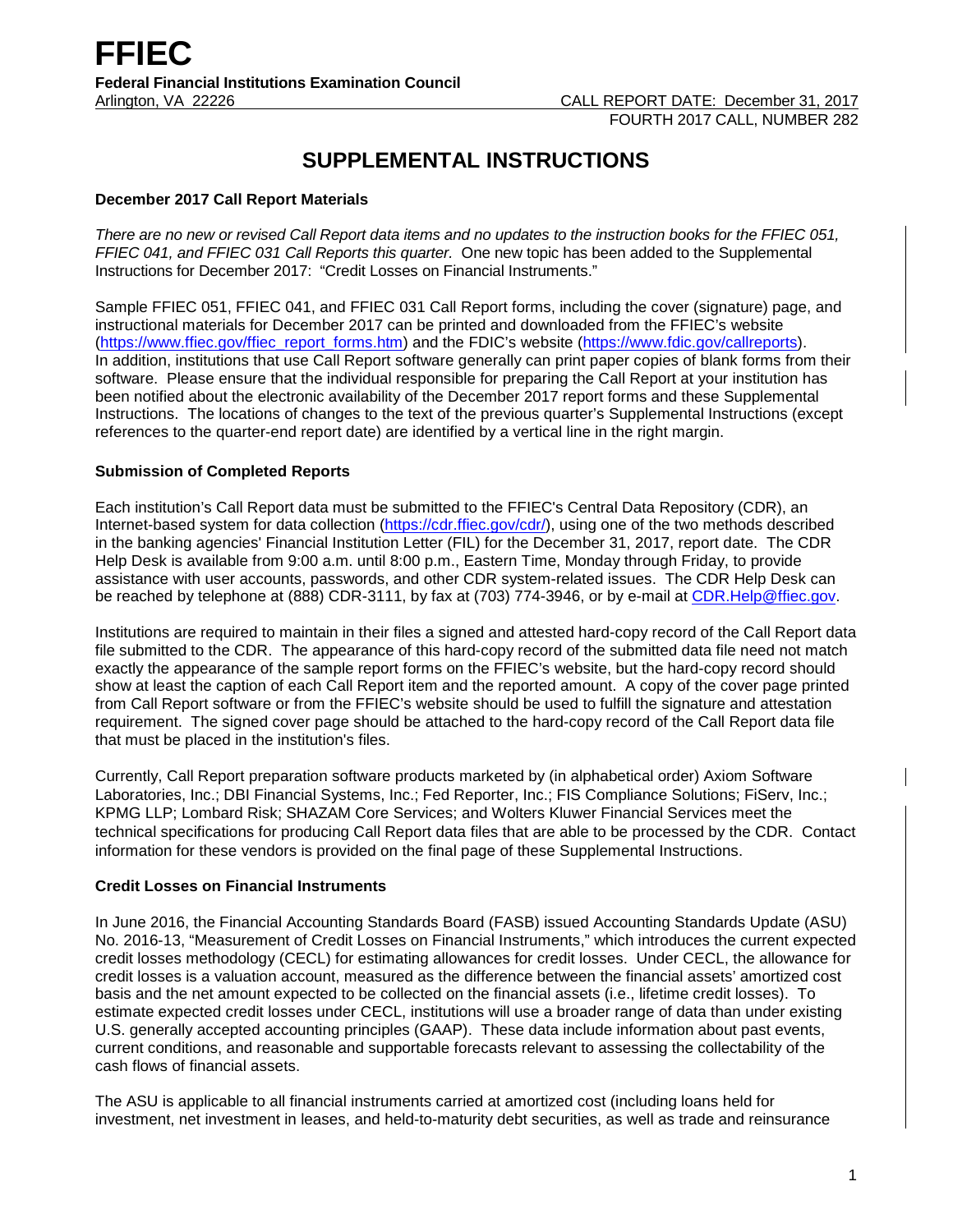receivables and receivables that relate to repurchase agreements and securities lending agreements) and off-balance-sheet credit exposures not accounted for as insurance, including loan commitments, standby letters of credit, and financial guarantees. The new standard does not apply to trading assets, loans held for sale, financial assets for which the fair value option has been elected, or loans and receivables between entities under common control.

The ASU also modifies the treatment of credit impairment on available-for-sale (AFS) debt securities. Under the new standard, institutions will recognize a credit loss on an AFS debt security through an allowance for credit losses, rather than the current practice required by U.S. GAAP of write-downs of individual securities for other-than-temporary impairment.

For institutions that are public business entities and are also U.S. Securities and Exchange Commission (SEC) filers, as both terms are defined in U.S. GAAP, the ASU is effective for fiscal years beginning after December 15, 2019, including interim periods within those fiscal years. For public business entities that are not SEC filers, the ASU is effective for fiscal years beginning after December 15, 2020, including interim periods within those fiscal years. For institutions that are not public business entities (i.e., that are private companies), the ASU is effective for fiscal years beginning after December 15, 2020, and for interim periods of fiscal years beginning after December 15, 2021. For all institutions, early application of the new standard is permitted for fiscal years beginning after December 15, 2018, including interim periods within those fiscal years. Institutions must apply ASU 2016-13 for Call Report purposes in accordance with the effective dates set forth in the ASU. An institution that early adopts ASU 2016-13 for U.S. GAAP financial reporting purposes should also early adopt the ASU in the same period for Call Report purposes.

The Call Report forms and instructions will be revised to conform to the ASU at a future date, and the agencies will request comment on the proposed revisions through a Federal Register notice.

For additional information, institutions should refer to the agencies' [Frequently Asked Questions on the New](https://www.occ.treas.gov/news-issuances/bulletins/2016/bulletin-2016-45a.pdf)  [Accounting Standard on Financial Instruments –](https://www.occ.treas.gov/news-issuances/bulletins/2016/bulletin-2016-45a.pdf) Credit Losses, which were most recently updated on September 6, 2017, the agencies' June 17, 2016, [Joint Statement on the New Accounting Standard on](https://www.federalreserve.gov/newsevents/pressreleases/files/bcreg20160617b1.pdf)  [Financial Instruments –](https://www.federalreserve.gov/newsevents/pressreleases/files/bcreg20160617b1.pdf) Credit Losses, and ASU 2016-13, which is available at [http://www.fasb.org/jsp/FASB/Document\\_C/DocumentPage?cid=1176168232528&acceptedDisclaimer=true.](http://www.fasb.org/jsp/FASB/Document_C/DocumentPage?cid=1176168232528&acceptedDisclaimer=true)

#### **Accounting for Hedging Activities**

In August 2017, the FASB issued ASU No. 2017-12, "Targeted Improvements to Accounting for Hedging Activities." This ASU amends Accounting Standards Codification (ASC) Topic 815, Derivatives and Hedging, to "better align an entity's risk management activities and financial reporting for hedging relationships through changes to both the designation and measurement guidance for qualifying hedging relationships and the presentation of hedge results."

For institutions that are public business entities, as defined under U.S. GAAP, the ASU is effective for fiscal years beginning after December 15, 2018, including interim periods within those fiscal years. For institutions that are not public business entities (i.e., that are private companies), the ASU is effective for fiscal years beginning after December 15, 2019, and interim periods beginning after December 15, 2020. Refer to the Glossary entries for "public business entity" and "private company" in the Call Report instructions for further information on these terms.

Early application of the ASU is permitted for all institutions in any interim period or fiscal year before the effective date of the ASU. Further, the ASU specifies transition requirements and offers transition elections for hedging relationships existing on the data of adoption (i.e., hedging relationships in which the hedging instrument has not expired, been sold, terminated, or exercised or for which the institution has not removed the designation of the hedging relationship). These transition requirements and elections should be applied on the date of adoption of the ASU and the effect of adoption should be reflected as of the beginning of the fiscal year of adoption (i.e., the initial application date). Thus, if an institution early adopts the ASU in an interim period, any adjustments shall be reflected as of the beginning of the fiscal year that includes the interim period of adoption, e.g., as of January 1 for a calendar year institution. An institution that early adopts ASU 2017-12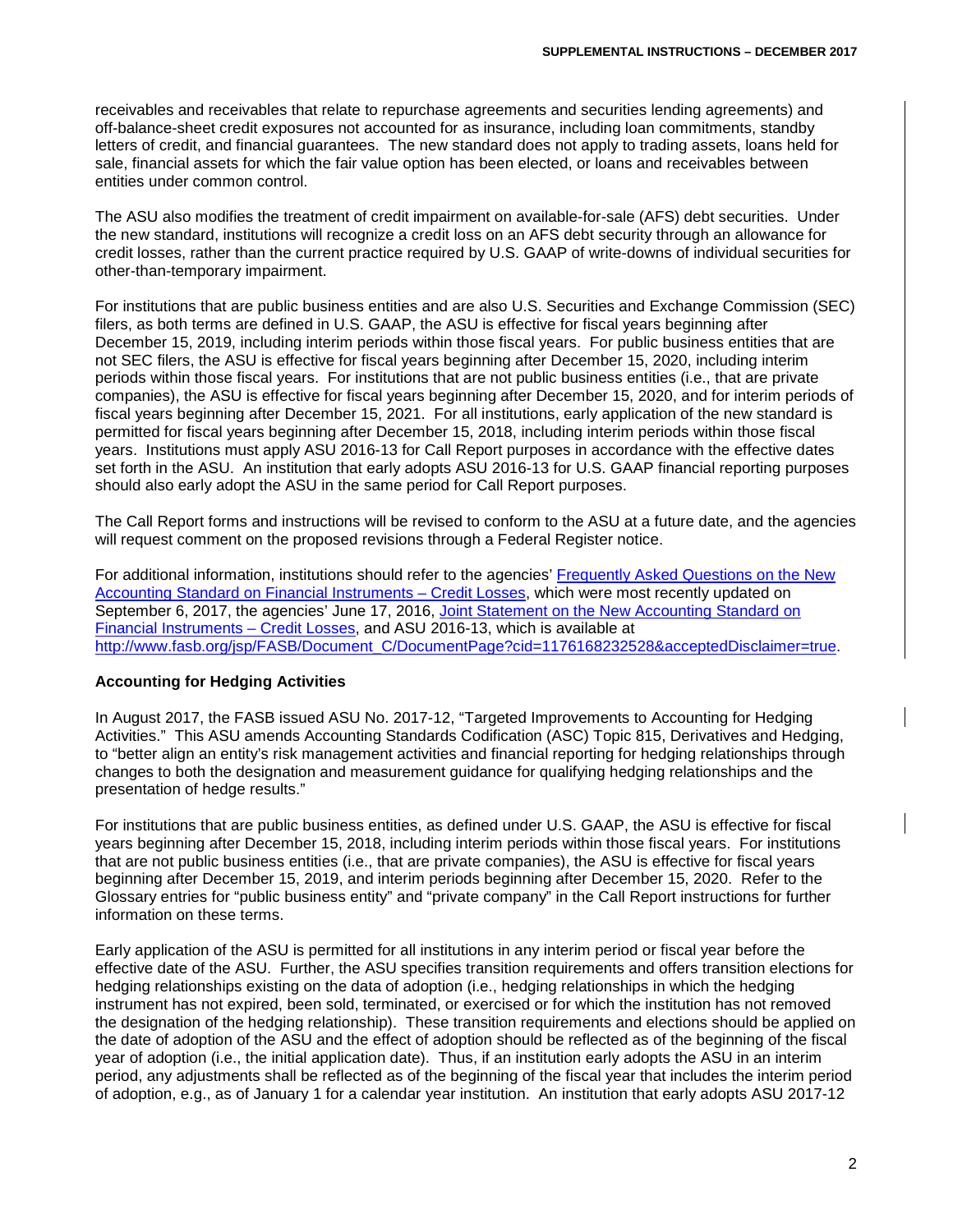in an interim period for U.S. GAAP financial reporting purposes should also early adopt the ASU in the same period for Call Report purposes.

The Call Report instructions, including the Glossary entry for "Derivative Contracts," will be revised to conform to the ASU at a future date.

For additional information, institutions should refer to ASU 2017-12, which is available at [http://www.fasb.org/jsp/FASB/Document\\_C/DocumentPage?cid=1176169282347&acceptedDisclaimer=true.](http://www.fasb.org/jsp/FASB/Document_C/DocumentPage?cid=1176169282347&acceptedDisclaimer=true)

#### **Regulatory Capital Treatment of Certain Centrally-Cleared Derivative Contracts**

On August 14, 2017, the banking agencies issued supervisory guidance on the regulatory capital treatment of certain centrally-cleared derivative contracts in light of recent changes to the rulebooks of certain central counterparties. Under the previous requirements of these central counterparties' rulebooks, variation margin transferred to cover the exposure that arises from marking cleared derivative contracts, and netting sets of such contracts, to fair value was considered collateral pledged by one party to the other, with title to the collateral remaining with the posting party. These derivative contracts are referred to as collateralized-tomarket contracts. Under the revised rulebooks of certain central counterparties, variation margin for certain centrally-cleared derivative contracts, and certain netting sets of such contracts, is considered a settlement payment for the exposure that arises from marking these derivative contracts and netting sets to fair value, with title to the payment transferring to the receiving party. In these circumstances, the derivative contracts and netting sets are referred to as settled-to-market contracts.

Under the agencies' regulatory capital rules, in general, an institution must calculate the trade exposure amount for a cleared derivative contract, or a netting set of such contracts, by using the methodology described in section 34 of the rules to determine (i) the current credit exposure and (ii) the potential future exposure of the derivative contract or netting set of such contracts for purposes of the standardized approach risk-based capital calculation and the supplementary leverage ratio calculation. The risk-weighted asset calculations under the advanced approaches capital framework have similar requirements. Current credit exposure is determined by reference to the fair value of each derivative contract as measured under U.S. GAAP. Potential future exposure is determined, in part, by multiplying each derivative contract's notional principal amount by a conversion factor. The conversion factors vary by the category (for example, interest rate, equity) and remaining maturity of the derivative contract. The regulatory capital rules provide that, for a derivative contract that is structured such that on specified dates any outstanding exposure is settled and the terms are reset so that the fair value of the contract is zero, the remaining maturity equals the time until the next reset date.

For the purpose of the regulatory capital rules, the August 2017 supervisory guidance states that if, after accounting and legal analysis, an institution determines that (i) the variation margin payment on a centrally cleared settled-to-market contract settles any outstanding exposure on the contract, and (ii) the terms are reset so that the fair value of the contract is zero, the remaining maturity on such a contract would equal the time until the next exchange of variation margin on the contract. In conducting its legal analysis to determine whether variation margin may be considered settlement of outstanding exposure under the regulatory capital rules, an institution should evaluate whether the transferor of the variation margin has relinquished all legal claims to the variation margin and whether the payment of variation margin constitutes settlement under the central counterparty's rulebook, any other applicable agreements governing the derivative contract, and applicable law. Among other requirements, a central counterparty's rulebook may require an institution to satisfy additional obligations, such as payment of other expenses and fees, in order to recognize payment of variation margin as satisfying settlement under the rulebook. The legal and accounting analysis performed by the institution should take all such requirements into account.

Institutions should refer to the supervisory guidance in its entirety for purposes of determining the appropriate regulatory capital treatment of settled-to-market contracts under the regulatory capital rules. This guidance is available at [https://www.fdic.gov/news/news/financial/2017/fil17033a.pdf.](https://www.fdic.gov/news/news/financial/2017/fil17033a.pdf)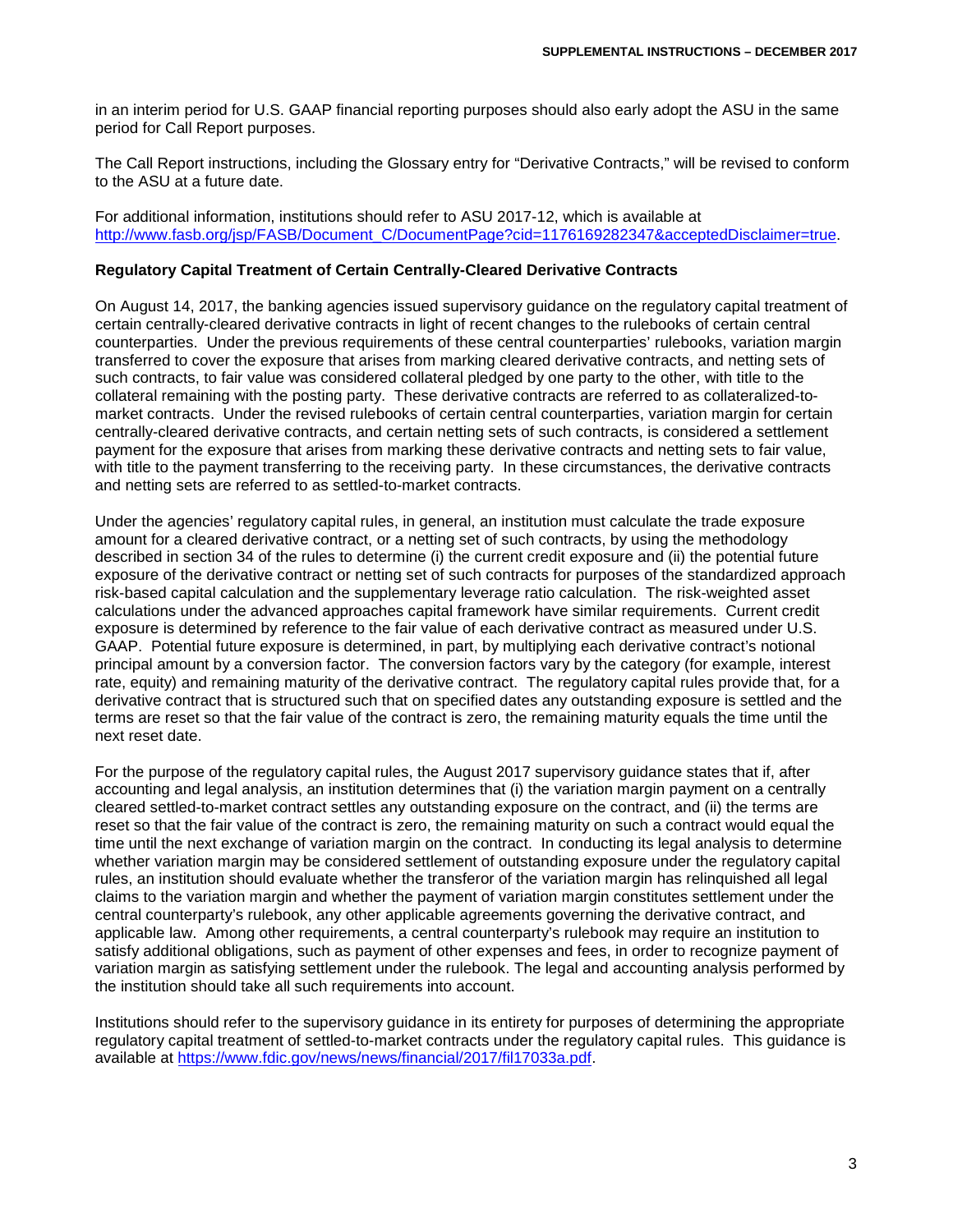#### **Premium Amortization on Purchased Callable Debt Securities**

In March 2017, the FASB issued ASU No. 2017-08, "Premium Amortization on Purchased Callable Debt Securities." This ASU amends ASC Subtopic 310-20, Receivables – Nonrefundable Fees and Other Costs (formerly FASB Statement No. 91, "Accounting for Nonrefundable Fees and Costs Associated with Originating or Acquiring Loans and Initial Direct Costs of Leases"), by shortening the amortization period for premiums on callable debt securities that have explicit, non-contingent call features and are callable at fixed prices and on preset dates. Under existing U.S. GAAP, the premium on such a callable debt security generally is required to be amortized as an adjustment of yield over the contractual life of the debt security. Under the ASU, the excess of the amortized cost basis of such a callable debt security over the amount repayable by the issuer at the earliest call date (i.e., the premium) must be amortized to the earliest call date (unless the institution applies the guidance in ASC Subtopic 310-20 that allows estimates of future principal prepayments to be considered in the effective yield calculation when the institution holds a large number of similar debt securities for which prepayments are probable and the timing and amount of the prepayments can be reasonably estimated). If the call option is not exercised at its earliest call date, the institution must reset the effective yield using the payment terms of the debt security.

The ASU does not change the accounting for debt securities held at a discount. The discount on such debt securities continues to be amortized to maturity (unless the Subtopic 310-20 guidance mentioned above is applied).

For institutions that are public business entities, as defined under U.S. GAAP, the new standard is effective for fiscal years beginning after December 15, 2018, including interim periods within those fiscal years. For institutions that are not public business entities (i.e., that are private companies), the new standard is effective for fiscal years beginning after December 15, 2019, and interim periods within fiscal years beginning after December 15, 2020.

Early application of the new standard is permitted for all institutions, including adoption in an interim period of 2017 or a subsequent year before the applicable effective date for an institution. If an institution early adopts the ASU in an interim period, the cumulative-effect adjustment shall be reflected as of the beginning of the fiscal year of adoption.

An institution must apply the new standard on a modified retrospective basis as of the beginning of the period of adoption. Under the modified retrospective method, an institution should apply a cumulative-effect adjustment to affected accounts existing as of the beginning of the fiscal year the new standard is adopted. The cumulative-effect adjustment to retained earnings for this change in accounting principle should be reported in Call Report Schedule RI-A, item 2.

For additional information, institutions should refer to ASU 2017-08, which is available at [http://www.fasb.org/jsp/FASB/Document\\_C/DocumentPage?cid=1176168934053&acceptedDisclaimer=true.](http://www.fasb.org/jsp/FASB/Document_C/DocumentPage?cid=1176168934053&acceptedDisclaimer=true)

#### **Recognition and Measurement of Financial Instruments: Investments in Equity Securities**

In January 2016, the FASB issued ASU 2016-01, "Recognition and Measurement of Financial Assets and Financial Liabilities." This ASU makes targeted improvements to U.S. GAAP. As one of its main provisions, the ASU requires investments in equity securities, except those accounted for under the equity method and those that result in consolidation, to be measured at fair value with changes in fair value recognized in net income. Thus, the ASU eliminates the existing concept of AFS equity securities, which are measured at fair value with changes in fair value generally recognized in other comprehensive income. To be classified as AFS under current U.S. GAAP, an equity security must have a readily determinable fair value and not be held for trading. In addition, for an equity security that does not have a readily determinable fair value, the ASU permits an entity to elect to measure the security at cost minus impairment, if any, plus or minus changes resulting from observable price changes in orderly transactions for the identical or a similar investment of the same issuer. When this election is made for an equity security without a readily determinable fair value, the ASU simplifies the impairment assessment of such an investment by requiring a qualitative assessment to identify impairment.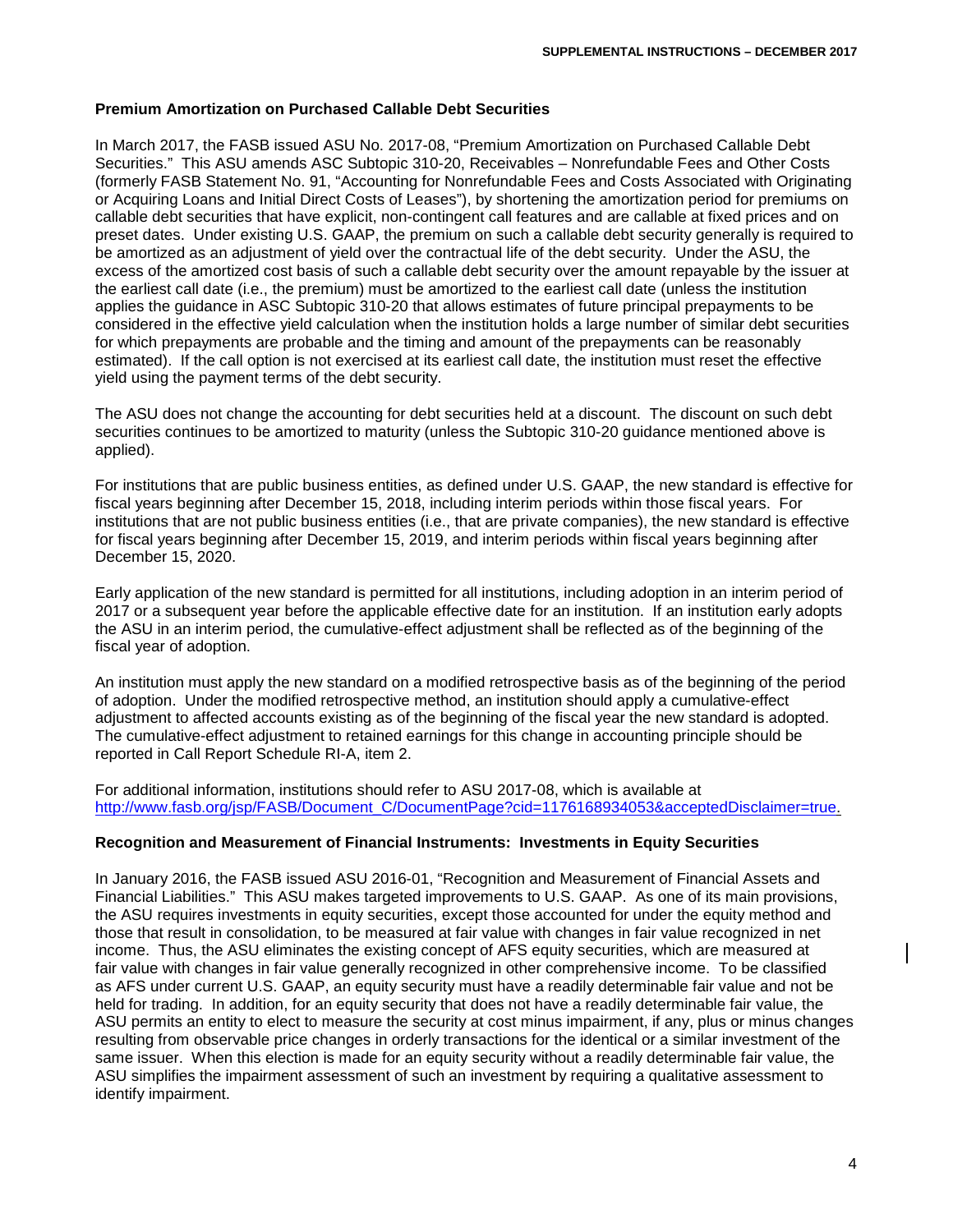The ASU's measurement guidance for investments in equity securities also applies to other ownership interests, such as interests in partnerships, unincorporated joint ventures, and limited liability companies. However, the measurement guidance does not apply to Federal Home Loan Bank and Federal Reserve Bank stock.

For institutions that are public business entities, as defined under U.S. GAAP, ASU 2016-01 is effective for fiscal years beginning after December 15, 2017, including interim periods within those fiscal years. For all other entities, the ASU is effective for fiscal years beginning after December 15, 2018, and interim periods within fiscal years beginning after December 15, 2019. Early application of the ASU is permitted for all institutions that are not public business entities as of the fiscal years beginning after December 15, 2017, including interim periods within those fiscal years. Institutions must apply ASU 2016-01 for Call Report purposes in accordance with the effective dates set forth in the ASU.

With the elimination of AFS equity securities upon an institution's adoption of ASU 2016-01, the amount of net unrealized gains (losses) on these securities, net of tax effect, that is included in accumulated other comprehensive income (AOCI) on the Call Report balance sheet (Schedule RC, item 26.b) as of the adoption date will be reclassified (transferred) from AOCI into the retained earnings component of equity capital on the balance sheet (Schedule RC, item 26.a). Thereafter, changes in the fair value of (i.e., the unrealized gains and losses on) an institution's equity securities that would have been classified as AFS under existing U.S. GAAP will be recognized through net income rather than other comprehensive income (OCI). For an institution's holdings of equity securities without readily determinable fair values as of the adoption date, the measurement provisions of the ASU are to be applied prospectively to these securities.

For additional information, institutions should refer to ASU 2016-01, which is available at [http://www.fasb.org/jsp/FASB/Document\\_C/DocumentPage?cid=1176167762170&acceptedDisclaimer=true.](http://www.fasb.org/jsp/FASB/Document_C/DocumentPage?cid=1176167762170&acceptedDisclaimer=true)

#### **Recognition and Measurement of Financial Instruments: Fair Value Option Liabilities**

In addition to the changes in the accounting for equity securities discussed in the preceding section of these Supplemental Instructions, ASU No. 2016-01 requires an institution to present separately in OCI the portion of the total change in the fair value of a liability resulting from a change in the instrument-specific credit risk ("own credit risk") when the institution has elected to measure the liability at fair value in accordance with the fair value option for financial instruments. Until an institution adopts the own credit risk provisions of the ASU, U.S. GAAP requires the institution to report the entire change in the fair value of a fair value option liability in earnings. The ASU does not apply to other financial liabilities measured at fair value, including derivatives. For these other financial liabilities, the effect of a change in an entity's own credit risk will continue to be reported in net income.

The change due to own credit risk, as described above, is the difference between the total change in fair value and the amount resulting from a change in a base market rate (e.g., a risk-free interest rate). An institution may use another method that it believes results in a faithful measurement of the fair value change attributable to instrument-specific credit risk. However, it will have to apply the method consistently to each financial liability from period to period.

The effective dates of ASU 2016-01 are described in the preceding section of these Supplemental Instructions. Notwithstanding these effective dates, early application of the ASU's provisions regarding the presentation in OCI of changes due to own credit risk on fair value option liabilities is permitted for all entities for financial statements of fiscal years or interim periods that have not yet been issued or made available for issuance, and in the same period for Call Report purposes.

When an institution with a calendar year fiscal year adopts the own credit risk provisions of ASU 2016-01, the accumulated gains and losses as of the beginning of the fiscal year due to changes in the instrument-specific credit risk of fair value option liabilities, net of tax effect, are reclassified from Schedule RC, item 26.a, "Retained earnings," to Schedule RC, item 26.b, "Accumulated other comprehensive income." If an institution with a calendar year fiscal year chooses to early apply the ASU's provisions for fair value option liabilities in an interim period after the first interim period of its fiscal year, any unrealized gains and losses due to changes in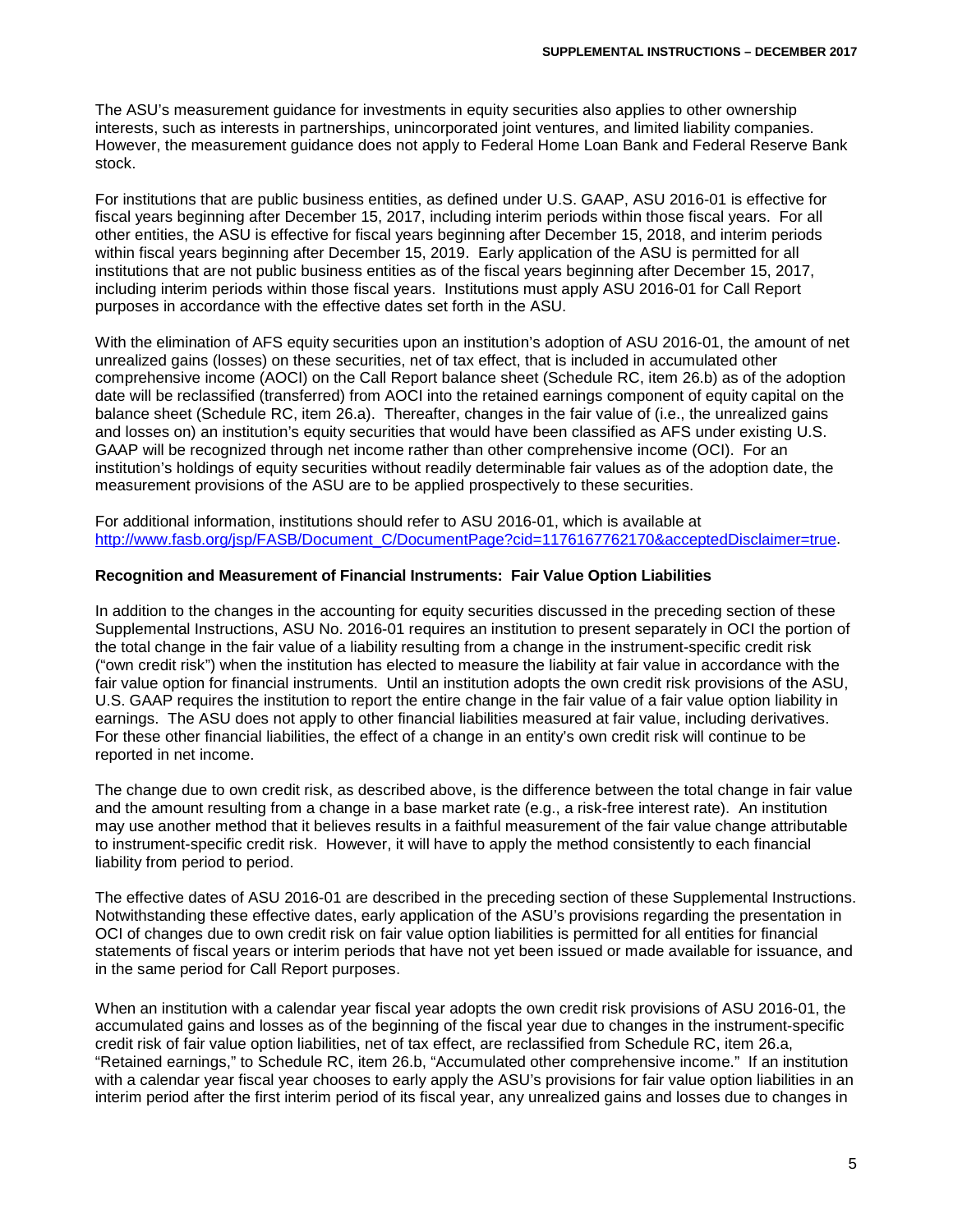own credit risk and the related tax effects recognized in the Call Report income statement during the interim period(s) before the interim period of adoption should be reclassified from earnings to OCI. In the Call Report, this reclassification would be from Schedule RI, item 5.l, "Other noninterest income," and Schedule RI, item 9, "Applicable income taxes," to Schedule RI-A, item 10, "Other comprehensive income," with a corresponding reclassification from Schedule RC, item 26.a, to Schedule RC, item 26.b.

Additionally, for purposes of reporting on Schedule RC-R, Part I, institutions should report in item 10.a, "Less: Unrealized net gain (loss) related to changes in the fair value of liabilities that are due to changes in own credit risk," the amount included in AOCI attributable to changes in the fair value of fair value option liabilities that are due to changes in the institution's own credit risk. Institutions should note that this AOCI amount is included in the amount reported in Schedule RC-R, Part I, item 3, "Accumulated other comprehensive income (AOCI)."

For additional information, institutions should refer to ASU 2016-01, which is available at [http://www.fasb.org/jsp/FASB/Document\\_C/DocumentPage?cid=1176167762170&acceptedDisclaimer=true.](http://www.fasb.org/jsp/FASB/Document_C/DocumentPage?cid=1176167762170&acceptedDisclaimer=true)

#### **New Revenue Recognition Accounting Standard**

In May 2014, the FASB issued ASU No. 2014-09, "Revenue from Contracts with Customers," which added ASC Topic 606, Revenue from Contracts with Customers. The core principle of Topic 606 is that an entity should recognize revenue at an amount that reflects the consideration to which it expects to be entitled in exchange for transferring goods or services to a customer as part of the entity's ordinary activities. ASU 2014-09 also added Topic 610, Other Income, to the ASC. Topic 610 applies to income recognition that is not within the scope of Topic 606, other Topics (such as Topic 840 on leases), or other revenue or income guidance. As discussed in the following section of these Supplemental Instructions, Topic 610 applies to an institution's sales of repossessed nonfinancial assets, such as other real estate owned (OREO). The sale of repossessed nonfinancial assets is not considered an "ordinary activity" because institutions do not typically invest in nonfinancial assets. ASU 2014-09 and subsequent amendments are collectively referred to herein as the "new standard."

The new standard specifically excludes financial instruments and other contractual rights or obligations within the scope of Topic 310, Receivables; Topic, 320, Investments – Debt and Equity Securities; Topic 815, Derivatives and Hedging; and certain other ASC Topics. Therefore, many common revenue streams in the financial sector, such as interest income, fair value adjustments, gains and losses on sales of financial instruments, and loan origination fees, are not within the scope of the new standard. The new standard may change the timing for the recognition of, and the presentation of, those revenue streams within the scope of ASC Subtopic 606-10, such as certain fees associated with credit card arrangements, underwriting fees and costs, and deposit-related fees.

For institutions that are public business entities, as defined under U.S. GAAP, the new standard is effective for fiscal years beginning after December 15, 2017, including interim reporting periods within those fiscal years. For institutions that are not public business entities (i.e., that are private companies), the new standard is effective for fiscal years beginning after December 15, 2018, and interim reporting periods within fiscal years beginning after December 15, 2019. Early application of the new standard is permitted for all institutions for fiscal years beginning after December 15, 2016, and interim reporting periods as prescribed in the new standard. If an institution chooses to early adopt the new standard for financial reporting purposes, the institution should implement the new standard in its Call Report for the same quarter-end report date.

For Call Report purposes, an institution must apply the new standard on a modified retrospective basis as of the effective date of the standard. Under the modified retrospective method, an institution should apply a cumulative-effect adjustment to affected accounts existing as of the beginning of the fiscal year the new standard is adopted. The cumulative-effect adjustment to retained earnings for this change in accounting principle should be reported in Call Report Schedule RI-A, item 2. An institution that early adopts the new standard must apply it in its entirety. The institution cannot choose to apply the guidance to some revenue streams and not to others that are within the scope of the new standard.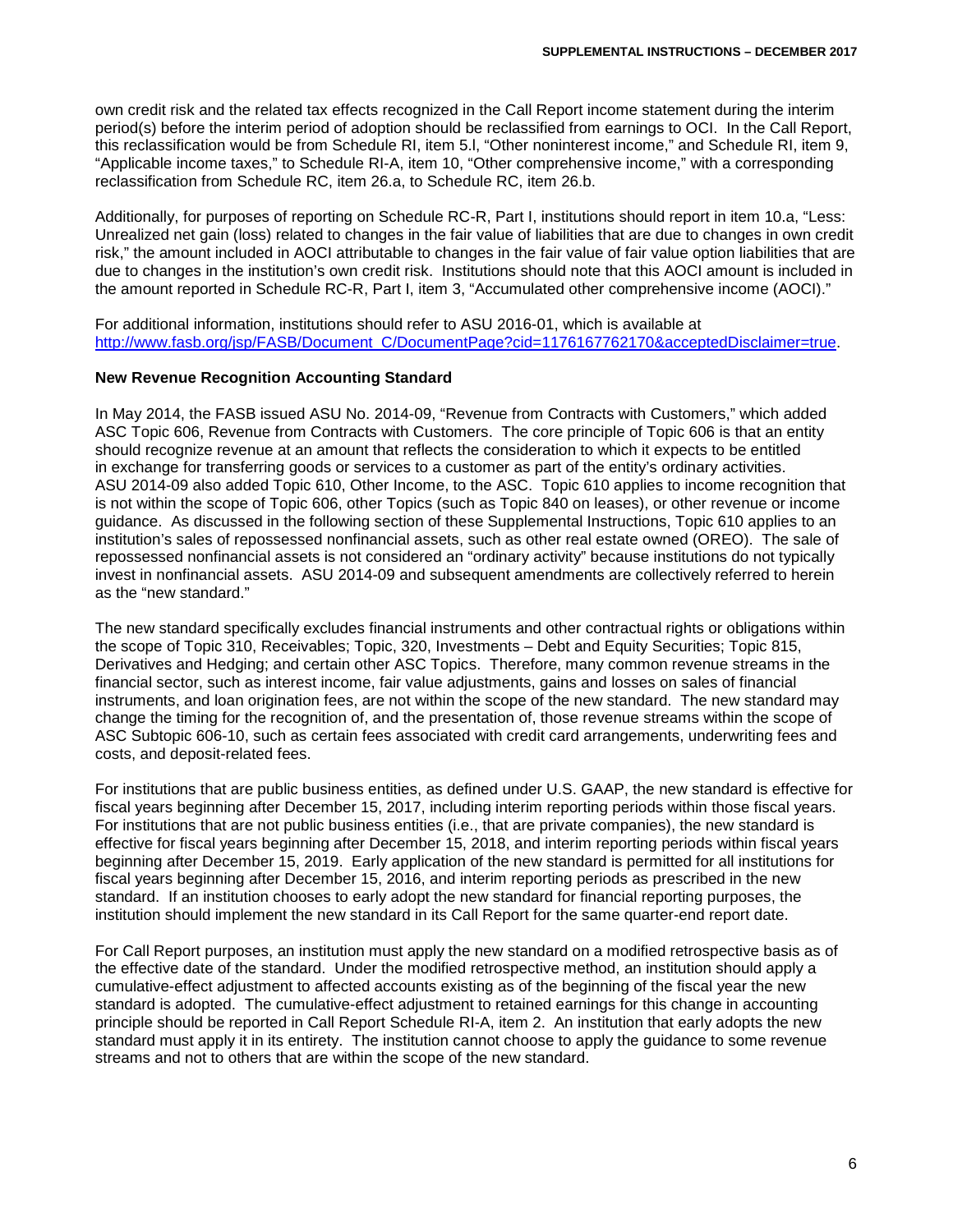For additional information, institutions should refer to the new standard, which is available at [http://www.fasb.org/jsp/FASB/Page/SectionPage&cid=1176156316498.](http://www.fasb.org/jsp/FASB/Page/SectionPage&cid=1176156316498)

# **Revenue Recognition: Accounting for Sales of OREO**

As stated in the preceding section, Topic 610 applies to an institution's sale of repossessed nonfinancial assets, such as OREO. When the new standard becomes effective at the dates discussed above, Topic 610 will eliminate the prescriptive criteria and methods for sale accounting and gain recognition for dispositions of OREO currently set forth in Subtopic 360-20, Property, Plant, and Equipment – Real Estate Sales. Under the new standard, an institution will recognize the entire gain or loss, if any, and derecognize the OREO at the time of sale if the transaction meets certain requirements of Topic 606. Otherwise, an institution will generally record any payments received as a deposit liability to the buyer and continue reporting the OREO as an asset at the time of the transaction.

The following paragraphs highlight key aspects of Topic 610 that will apply to seller-financed sales of OREO once the new standard takes effect. When implementing the new standard, an institution will need to exercise judgment in determining whether a contract (within the meaning of Topic 606) exists for the sale or transfer of OREO, whether the institution has performed its obligations identified in the contract, and what the transaction price is for calculation of the amount of gain or loss. For additional information, please refer to the Glossary entry for "Foreclosed Assets" in the Call Report instruction books, which was updated in March 2017 to incorporate guidance on the application of the new standard to sales of OREO.

Under Topic 610, when an institution does not have a controlling financial interest in the OREO buyer under Topic 810, Consolidation, the institution's first step in assessing whether it can derecognize an OREO asset and recognize revenue upon the sale or transfer of the OREO is to determine whether a contract exists under the provisions of Topic 606. In order for a transaction to be a contract under Topic 606, it must meet five criteria. Although all five criteria require careful analysis for seller-financed sales of OREO, two criteria in particular may require significant judgment. These criteria are the commitment of the parties to the transaction to perform their respective obligations and the collectability of the transaction price. To evaluate whether a transaction meets the collectability criterion, a selling institution must determine whether it is probable that it will collect substantially all of the consideration to which it is entitled in exchange for the transfer of the OREO, i.e., the transaction price. To make this determination, as well as the determination that the buyer of the OREO is committed to perform its obligations, a selling institution should consider all facts and circumstances related to the buyer's ability and intent to pay the transaction price. As with the current accounting standards governing seller-financed sales of OREO, the amount and character of a buyer's initial equity in the property (typically the cash down payment) and recourse provisions remain important factors to evaluate. Other factors to consider may include, but are not limited to, the financing terms of the loan (including amortization and any balloon payment), the credit standing of the buyer, the cash flow from the property, and the selling institution's continuing involvement with the property following the transaction.

If the five contract criteria in Topic 606 have not been met, the institution generally may not derecognize the OREO asset or recognize revenue (gain or loss) as an accounting sale has not occurred. In contrast, if an institution determines the contract criteria in Topic 606 have been met, it must then determine whether it has satisfied its performance obligations as identified in the contract by transferring control of the asset to the buyer, indicators of which are identified in the new standard. For seller-financed sales of OREO, the transfer of control generally occurs on the closing date of the sale when the institution obtains the right to receive payment for the property and transfers legal title to the buyer. However, an institution must consider all relevant facts and circumstances to determine whether control of the OREO has transferred.

When a contract exists and an institution has transferred control of the asset, the institution should derecognize the OREO asset and recognize a gain or loss for the difference between the transaction price and the carrying amount of the OREO asset. Generally, the transaction price in a sale of OREO will be the contract amount in the purchase/sale agreement, including for a seller-financed sale financed at market terms. However, the transaction price may differ from the amount stated in the contract due to the existence of offmarket terms on the financing. In this situation, to determine the transaction price, the contract amount should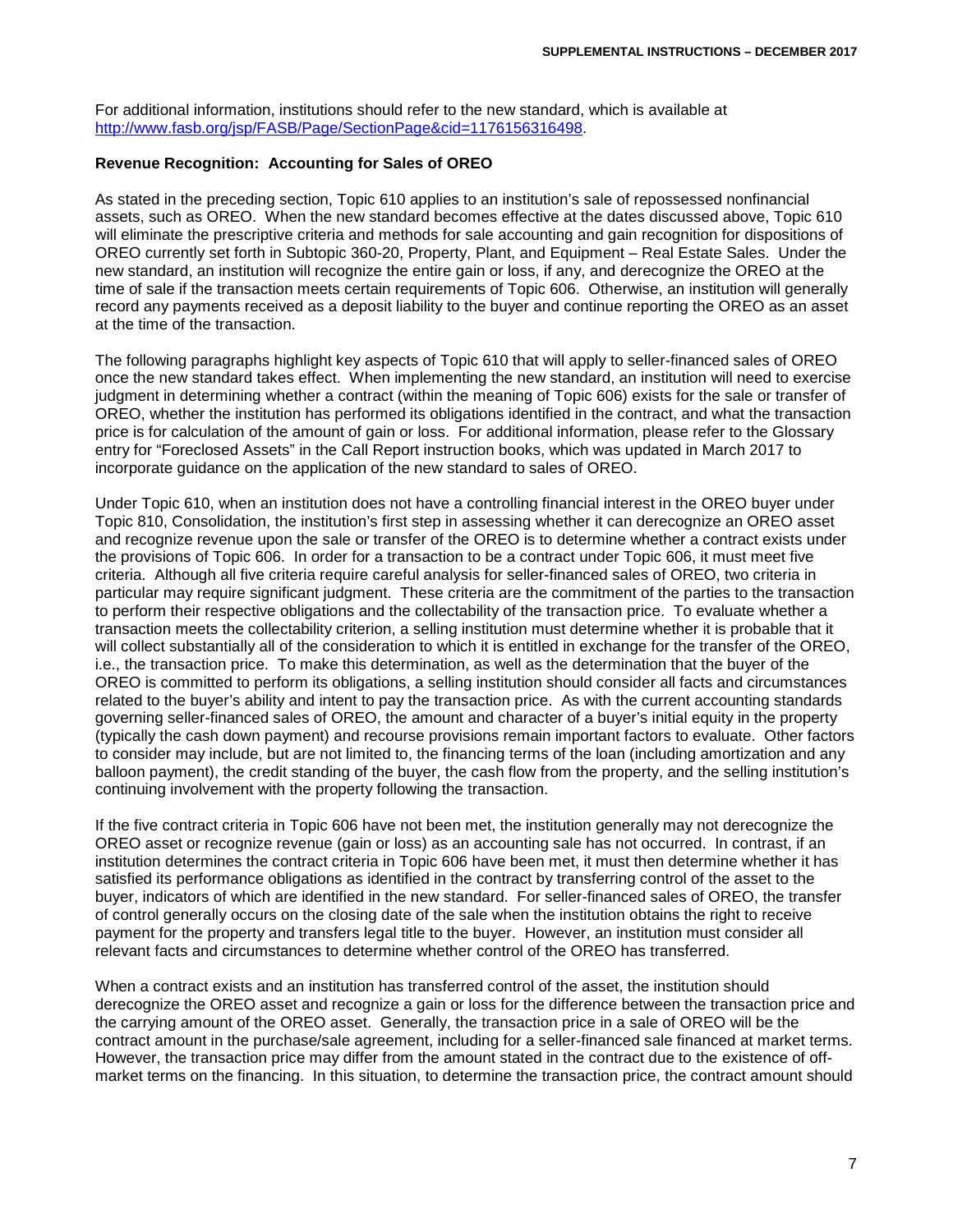be adjusted for the time value of money by using as the discount rate a market rate of interest considering the credit characteristics of the buyer and the terms of the financing.

As stated in the preceding section on the new revenue recognition accounting standard, for Call Report purposes, an institution must apply the new standard on a modified retrospective basis. To determine the cumulative-effect adjustment for the change in accounting for seller-financed OREO sales, an institution should measure the impact of applying Topic 610 to the outstanding seller-financed sales of OREO currently accounted for under Subtopic 360-20 using the installment, cost recovery, reduced-profit, or deposit method as of the beginning of the fiscal year the new standard is adopted. The cumulative-effect adjustment to retained earnings for this change in accounting principle should be reported in Call Report Schedule RI-A, item 2.

#### **Accounting for Leases**

In February 2016, the FASB issued ASU No. 2016-02, "Leases," which added ASC Topic 842, Leases. This guidance, once effective, supersedes ASC Topic 840, Leases.

Topic 842 does not fundamentally change lessor accounting; however, it aligns terminology between lessee and lessor accounting and brings key aspects of lessor accounting into alignment with the FASB's new revenue recognition guidance in Topic 606. As a result, the classification difference between direct financing leases and sales-type leases for lessors moves from a risk-and-rewards principle to a transfer of control principle. Additionally, there is no longer a distinction in the treatment of real estate and non-real estate leases by lessors.

The most significant change that Topic 842 makes is to lessee accounting. Under existing accounting standards, lessees recognize lease assets and lease liabilities on the balance sheet for capital leases, but do not recognize operating leases on the balance sheet. The lessee accounting model under Topic 842 retains the distinction between operating leases and capital leases, which the new standard labels finance leases. However, the new standard requires lessees to record a right-of-use (ROU) asset and a lease liability on the balance sheet for operating leases. (For finance leases, a lessee's lease asset also is designated an ROU asset.) In general, the new standard permits a lessee to make an accounting policy election to exempt leases with a term of one year or less at their commencement date from on-balance sheet recognition. The lease term generally includes the noncancellable period of a lease as well as purchase options and renewal options reasonably certain to be exercised by the lessee, renewal options controlled by the lessor, and any other economic incentive for the lessee to extend the lease. An economic incentive may include a related-party commitment. When preparing to implement Topic 842, lessees will need to analyze their existing lease contracts to determine the entries to record on adoption of this new standard.

For a sale-leaseback transaction to qualify for sales treatment, Topic 842 requires certain criteria within Topic 606 to be met. Topic 606 focuses on the transfer of control of the leased asset from the seller/lessee to the buyer/lessor. A sale-leaseback transaction that does not transfer control is accounted for as a financing arrangement. For a transaction currently accounted for as a sale-leaseback under existing U.S. GAAP, an entity is not required to reassess whether the transaction would have qualified as a sale and a leaseback under Topic 842 when it adopts the new standard.

Leases classified as leveraged leases prior to the adoption of Topic 842 may continue to be accounted for under Topic 840 unless subsequently modified. Topic 842 eliminates leveraged lease accounting for leases that commence after an institution adopts the new accounting standard.

For institutions that are public business entities, as defined under U.S. GAAP, ASU 2016-02 is effective for fiscal years beginning after December 15, 2018, including interim reporting periods within those fiscal years. For institutions that are not public business entities, the new standard is effective for fiscal years beginning after December 15, 2019, and interim reporting periods within fiscal years beginning after December 15, 2020. Early application of the new standard is permitted for all institutions. An institution that early adopts the new standard must apply it in its entirety to all lease-related transactions. If an institution chooses to early adopt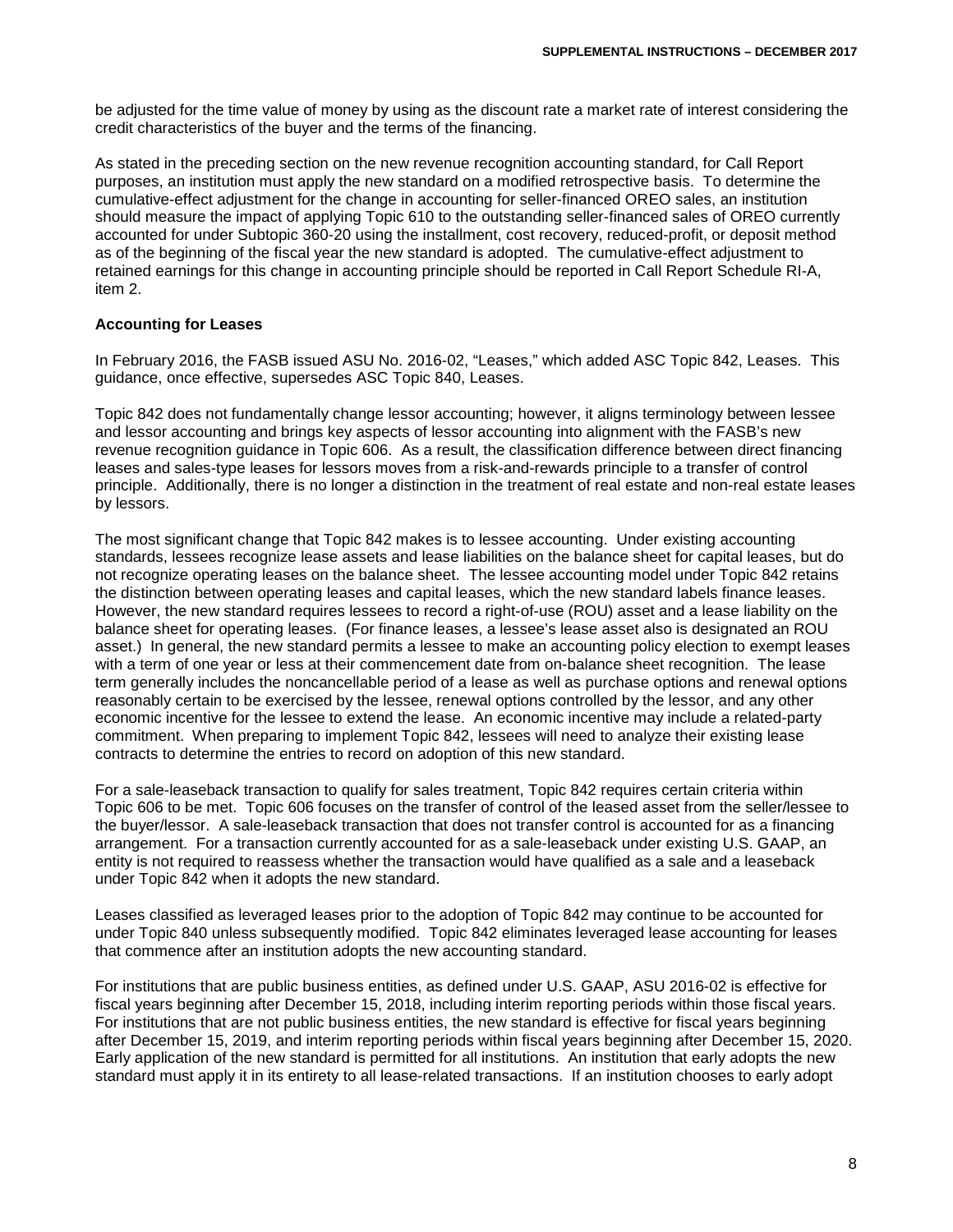the new standard for financial reporting purposes, the institution should implement the new standard in its Call Report for the same quarter-end report date.

For Call Report purposes, an institution must apply the new standard on a modified retrospective basis. Under the modified retrospective method, an institution should apply a cumulative-effect adjustment to affected accounts existing as of the beginning of the fiscal year the new standard is adopted. The cumulative-effect adjustment to retained earnings for this change in accounting principle should be reported in Schedule RI-A, item 2. The ROU asset recorded upon adoption should be reflected in Schedule RC, item 6, "Premises and fixed assets" and the related lease liability recorded upon adoption should be reflected in Schedule RC-M, item 5.b, "Other borrowings." These classifications are consistent with the current Call Report instructions for reporting a lessee's capital leases. The agencies do not plan to add any new items to the Call Report for reporting leases under the new lease accounting standard.

The agencies have received questions regarding how lessee institutions should treat ROU assets under the agencies' regulatory capital rules [\(12 CFR Part 3](https://www.ecfr.gov/cgi-bin/text-idx?SID=6a4386753d17214d1170526af6423e67&mc=true&node=pt12.1.3&rgn=div5) (OCC); [12 CFR Part 217](https://www.ecfr.gov/cgi-bin/text-idx?SID=6a4386753d17214d1170526af6423e67&mc=true&node=pt12.2.217&rgn=div5) (Board); and [12 CFR Part 324](https://www.ecfr.gov/cgi-bin/text-idx?SID=6a4386753d17214d1170526af6423e67&mc=true&node=pt12.5.324&rgn=div5) (FDIC)). Those rules require that most intangible assets be deducted from regulatory capital. However, some institutions are uncertain whether ROU assets are intangible assets. The agencies are clarifying that to the extent an ROU asset arises due to a lease of a tangible asset (e.g., building or equipment), the ROU asset should be treated as a tangible asset not subject to deduction from regulatory capital. An ROU asset not subject to deduction must be risk weighted at 100 percent under Section 32(l)(5) of the agencies' regulatory capital rules and included in a lessee institution's calculations of total risk-weighted assets. In addition, such an asset must be included in a lessee institution's total assets for leverage capital purposes. The agencies believe this treatment is consistent with the current treatment of capital leases under the rules, whereby a lessee's lease assets under capital leases of tangible assets are treated as tangible assets, receive a 100 percent risk weight, and are included in the leverage ratio denominator. This treatment is also consistent with the approach taken by the Basel Committee on Banking Supervision [\(https://www.bis.org/press/p170406a.htm\)](https://www.bis.org/press/p170406a.htm).

For additional information on ASU 2016-02, institutions should refer to the FASB's website at: [http://www.fasb.org/cs/ContentServer?c=FASBContent\\_C&pagename=FASB%2FFASBContent\\_C%2FCompl](http://www.fasb.org/cs/ContentServer?c=FASBContent_C&pagename=FASB%2FFASBContent_C%2FCompletedProjectPage&cid=1176167904031) [etedProjectPage&cid=1176167904031,](http://www.fasb.org/cs/ContentServer?c=FASBContent_C&pagename=FASB%2FFASBContent_C%2FCompletedProjectPage&cid=1176167904031) which includes a link to the new accounting standard.

#### **Accounting for Measurement-Period Adjustments Related to a Business Combination**

In September 2015, the FASB issued ASU No. 2015-16, "Simplifying the Accounting for Measurement-Period Adjustments." Under ASC Topic 805, Business Combinations (formerly FASB Statement No. 141(R), "Business Combinations"), if the initial accounting for a business combination is incomplete by the end of the reporting period in which the combination occurs, the acquirer reports provisional amounts in its financial statements for the items for which the accounting is incomplete. During the measurement period, the acquirer is required to adjust the provisional amounts recognized at the acquisition date, with a corresponding adjustment to goodwill, to reflect new information obtained about facts and circumstances that existed as of the acquisition date that, if known, would have affected the measurement of the amounts recognized as of that date. At present under Topic 805, an acquirer is required to retrospectively adjust the provisional amounts recognized at the acquisition date to reflect the new information. To simplify the accounting for the adjustments made to provisional amounts, ASU 2015-16 eliminates the requirement to retrospectively account for the adjustments. Accordingly, the ASU amends Topic 805 to require an acquirer to recognize adjustments to provisional amounts that are identified during the measurement period in the reporting period in which adjustment amounts are determined. Under the ASU, the acquirer also must recognize in the financial statements for the same reporting period the effect on earnings, if any, resulting from the adjustments to the provisional amounts as if the accounting for the business combination had been completed as of the acquisition date.

In general, the measurement period in a business combination is the period after the acquisition date during which the acquirer may adjust provisional amounts reported for identifiable assets acquired, liabilities assumed, and consideration transferred for the acquiree for which the initial accounting for the business combination is incomplete at the end of the reporting period in which the combination occurs. Topic 805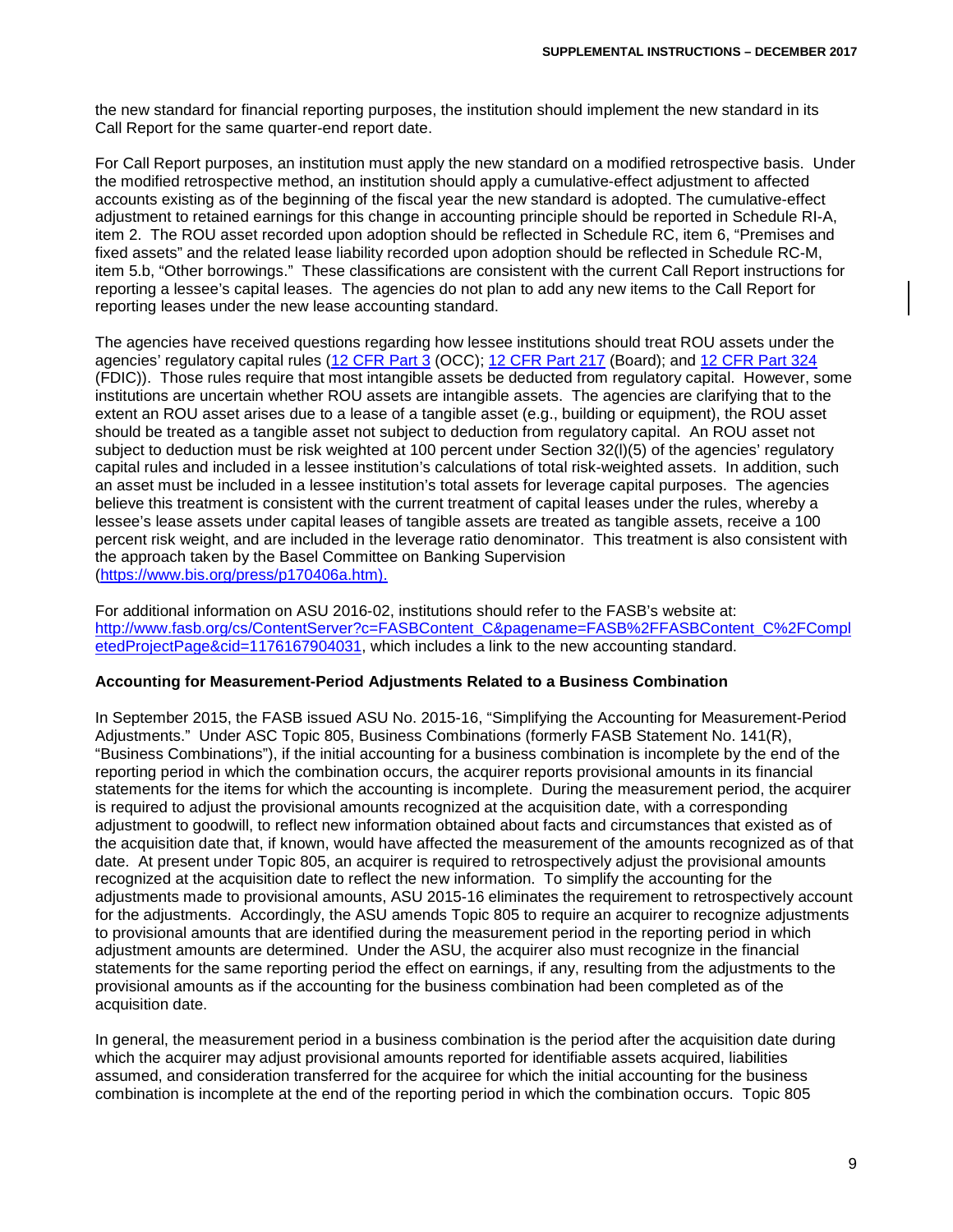provides additional guidance on the measurement period, which shall not exceed one year from the acquisition date, and adjustments to provisional amounts during this period.

For institutions that are public business entities, as defined under U.S. GAAP, ASU 2015-16 is effective for fiscal years, and interim periods within those fiscal years, beginning after December 15, 2015. For institutions that are not public business entities (i.e., that are private companies), the ASU is effective for fiscal years beginning after December 15, 2016, and interim periods within fiscal years beginning after December 15, 2017. The ASU's amendments to Topic 805 should be applied prospectively to adjustments to provisional amounts that occur after the effective date of the ASU. Thus, institutions with a calendar year fiscal year that are public business entities were required to apply the ASU to any adjustments to provisional amounts that occur after January 1, 2016, beginning with their Call Reports for March 31, 2016. Institutions with a calendar year fiscal year that are private companies must apply the ASU to any adjustments to provisional amounts that occur after January 1, 2017, beginning with their Call Reports for December 31, 2017. Early application of ASU 2015-16 is permitted in Call Reports that have not been submitted.

For additional information, institutions should refer to ASU 2015-16, which is available at [http://www.fasb.org/jsp/FASB/Document\\_C/DocumentPage?cid=1176166411212&acceptedDisclaimer=true.](http://www.fasb.org/jsp/FASB/Document_C/DocumentPage?cid=1176166411212&acceptedDisclaimer=true)

# **Amending Previously Submitted Report Data**

Should your institution find that it needs to revise previously submitted Call Report data, please make the appropriate changes to the data, ensure that the revised data passes the FFIEC-published validation criteria, and submit the revised data file to the CDR using one of the two methods described in the banking agencies' FIL for the December 31, 2017, report date. For technical assistance with the submission of amendments to the CDR, please contact the CDR Help Desk by telephone at (888) CDR-3111, by fax at (703) 774-3946, or by e-mail at [CDR.Help@ffiec.gov.](mailto:CDR.Help@ffiec.gov)

# **Other Reporting Matters**

For the following topics, institutions should continue to follow the guidance in the specified Call Report Supplemental Instructions:

- "Purchased" Loans Originated By Others Supplemental Instructions for September 30, 2015 [\(https://www.ffiec.gov/PDF/FFIEC\\_forms/FFIEC031\\_FFIEC041\\_suppinst\\_201509.pdf\)](https://www.ffiec.gov/PDF/FFIEC_forms/FFIEC031_FFIEC041_suppinst_201509.pdf)
- True-up Liability under an FDIC Loss-Sharing Agreement Supplemental Instructions for June 30, 2015 [\(https://www.ffiec.gov/PDF/FFIEC\\_forms/FFIEC031\\_FFIEC041\\_suppinst\\_201506.pdf\)](https://www.ffiec.gov/PDF/FFIEC_forms/FFIEC031_FFIEC041_suppinst_201506.pdf)
- Troubled Debt Restructurings, Current Market Interest Rates, and ASU No. 2011-02 Supplemental Instructions for December 31, 2014
- [\(https://www.ffiec.gov/PDF/FFIEC\\_forms/FFIEC031\\_FFIEC041\\_suppinst\\_201412.pdf\)](https://www.ffiec.gov/PDF/FFIEC_forms/FFIEC031_FFIEC041_suppinst_201412.pdf) • Determining the Fair Value of Derivatives – Supplemental Instructions for June 30, 2014 [\(https://www.ffiec.gov/PDF/FFIEC\\_forms/FFIEC031\\_FFIEC041\\_suppinst\\_201406.pdf\)](https://www.ffiec.gov/PDF/FFIEC_forms/FFIEC031_FFIEC041_suppinst_201406.pdf)
- Indemnification Assets and ASU No. 2012-06 Supplemental Instructions for June 30, 2014 [\(https://www.ffiec.gov/PDF/FFIEC\\_forms/FFIEC031\\_FFIEC041\\_suppinst\\_201406.pdf\)](https://www.ffiec.gov/PDF/FFIEC_forms/FFIEC031_FFIEC041_suppinst_201406.pdf)
- Other-Than-Temporary Impairment of Debt Securities Supplemental Instructions for June 30, 2014 [\(https://www.ffiec.gov/PDF/FFIEC\\_forms/FFIEC031\\_FFIEC041\\_suppinst\\_201406.pdf\)](https://www.ffiec.gov/PDF/FFIEC_forms/FFIEC031_FFIEC041_suppinst_201406.pdf)
- Small Business Lending Fund Supplemental Instructions for March 31, 2013 [\(https://www.ffiec.gov/PDF/FFIEC\\_forms/FFIEC031\\_FFIEC041\\_suppinst\\_201303.pdf\)](https://www.ffiec.gov/PDF/FFIEC_forms/FFIEC031_FFIEC041_suppinst_201303.pdf)
- Reporting Purchased Subordinated Securities in Schedule RC-S Supplemental Instructions for September 30, 2011
- [\(https://www.ffiec.gov/PDF/FFIEC\\_forms/FFIEC031\\_FFIEC041\\_suppinst\\_201109.pdf\)](https://www.ffiec.gov/PDF/FFIEC_forms/FFIEC031_FFIEC041_suppinst_201109.pdf)
- Treasury Department's Capital Purchase Program Supplemental Instructions for September 30, 2011 [\(https://www.ffiec.gov/PDF/FFIEC\\_forms/FFIEC031\\_FFIEC041\\_suppinst\\_201109.pdf\)](https://www.ffiec.gov/PDF/FFIEC_forms/FFIEC031_FFIEC041_suppinst_201109.pdf)
- Deposit insurance assessments Supplemental Instructions for September 30, 2009 [\(https://www.ffiec.gov/PDF/FFIEC\\_forms/FFIEC031\\_041\\_suppinst\\_200909.pdf\)](https://www.ffiec.gov/PDF/FFIEC_forms/FFIEC031_041_suppinst_200909.pdf)